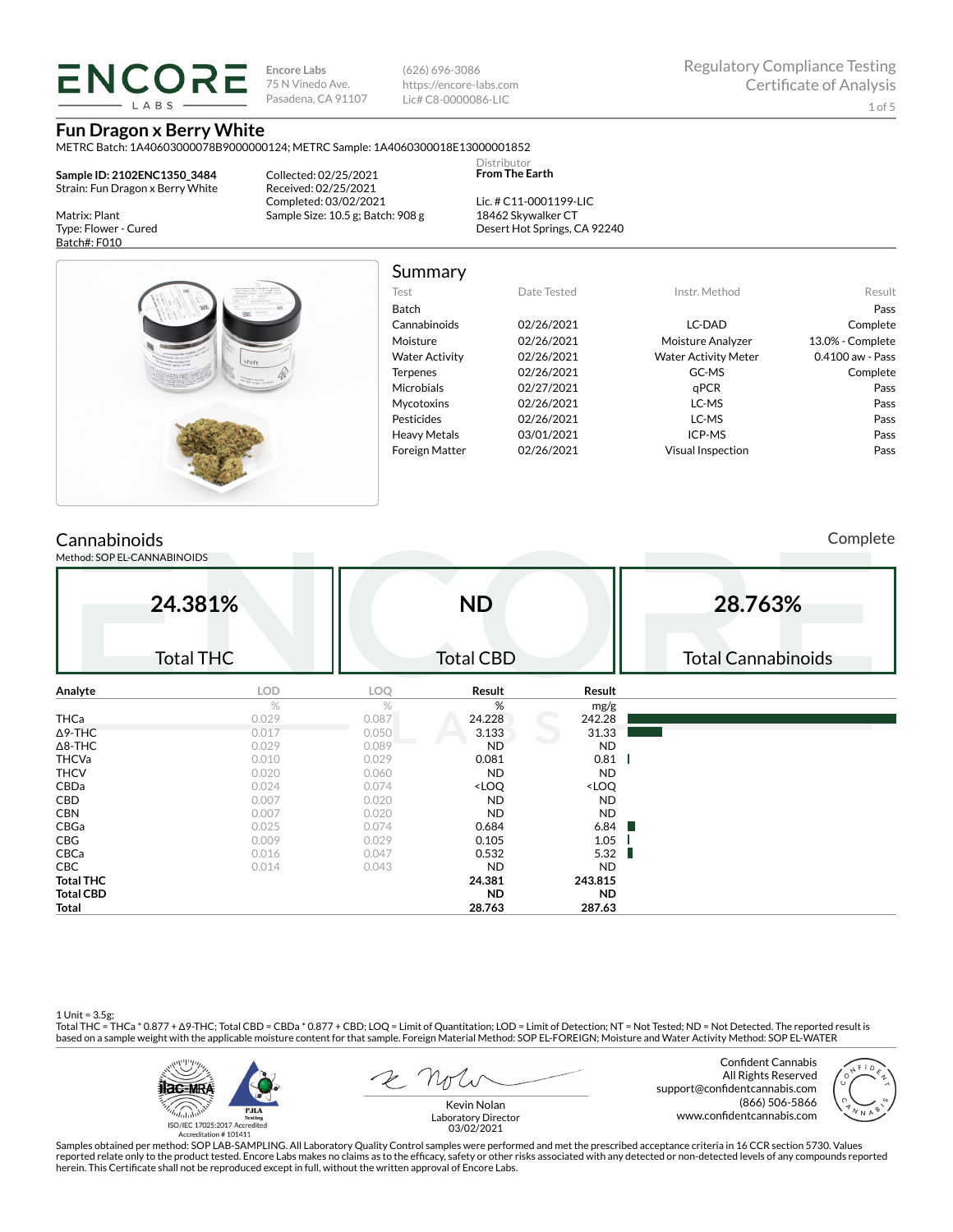LABS

**Encore Labs** 75 N Vinedo Ave. Pasadena, CA 91107

(626) 696-3086 https://encore-labs.com Lic# C8-0000086-LIC

### **Fun Dragon x Berry White**

METRC Batch: 1A40603000078B9000000124; METRC Sample: 1A4060300018E13000001852

| Sample ID: 2102ENC1350 3484<br>Strain: Fun Dragon x Berry White | Collected: 02/25/2021<br>Received: 02/25/2021 | Distributor<br>From The Earth |
|-----------------------------------------------------------------|-----------------------------------------------|-------------------------------|
|                                                                 | Completed: 03/02/2021                         | Lic. # C11-0001199-LIC        |
| Matrix: Plant                                                   | Sample Size: 10.5 g; Batch: 908 g             | 18462 Skywalker CT            |
| Type: Flower - Cured                                            |                                               | Desert Hot Springs, CA 92240  |
| Batch#: F010                                                    |                                               |                               |

### **Terpenes**

Method: SOP EL-TERPENES

| Analyte                | <b>LOD</b>    | LOQ           | Result                                                   | Result                       |  |
|------------------------|---------------|---------------|----------------------------------------------------------|------------------------------|--|
|                        | $\frac{1}{2}$ | $\frac{1}{2}$ | %                                                        | mg/g                         |  |
| $\beta$ -Caryophyllene | 0.003         | 0.011         | 0.497                                                    | 4.97                         |  |
| δ-Limonene             | 0.002         | 0.011         | 0.473                                                    | 4.73                         |  |
| β-Myrcene              | 0.002         | 0.011         | 0.205                                                    | 2.05                         |  |
| α-Bisabolol            | 0.002         | 0.011         | 0.189                                                    | 1.89                         |  |
| $\alpha$ -Humulene     | 0.002         | 0.011         | 0.137                                                    | 1.37                         |  |
| Ocimene                | 0.002         | 0.011         | 0.110                                                    | 1.10                         |  |
| Linalool               | 0.002         | 0.011         | 0.097                                                    | 0.97                         |  |
| $\alpha$ -Pinene       | 0.001         | 0.011         | 0.096                                                    | 0.96                         |  |
| $\beta$ -Pinene        | 0.001         | 0.011         | 0.088                                                    | 0.88                         |  |
| trans-Nerolidol        | 0.001         | 0.007         | 0.046                                                    | 0.46                         |  |
| $\alpha$ -Terpinene    | 0.002         | 0.011         | ND.                                                      | <b>ND</b>                    |  |
| Camphene               | 0.001         | 0.011         | <loq< td=""><td><loq< td=""><td></td></loq<></td></loq<> | <loq< td=""><td></td></loq<> |  |
| cis-Nerolidol          | 0.000         | 0.004         | <b>ND</b>                                                | ND.                          |  |
| $\delta$ -3-Carene     | 0.001         | 0.011         | <b>ND</b>                                                | ND.                          |  |
| Eucalyptol             | 0.002         | 0.011         | <b>ND</b>                                                | ND                           |  |
| y-Terpinene            | 0.002         | 0.011         | <b>ND</b>                                                | <b>ND</b>                    |  |
| Guaiol                 | 0.002         | 0.011         | <b>ND</b>                                                | <b>ND</b>                    |  |
| Isopulegol             | 0.003         | 0.011         | ND.                                                      | <b>ND</b>                    |  |
| Terpinolene            | 0.002         | 0.011         | <loq< td=""><td><loq< td=""><td></td></loq<></td></loq<> | <loq< td=""><td></td></loq<> |  |
| Total                  |               |               | 1.937                                                    | 19.37                        |  |

# Primary Aromas



Date Tested: 02/26/2021<br>LOQ = Limit of Quantitation; LOD = Limit of Detection; NT = Not Tested; ND = Not Detected. The reported result is based on a sample weight with the applicable moisture content for that sample.



2 Not

Confident Cannabis All Rights Reserved support@confidentcannabis.com (866) 506-5866 www.confidentcannabis.com



Kevin Nolan Laboratory Director 03/02/2021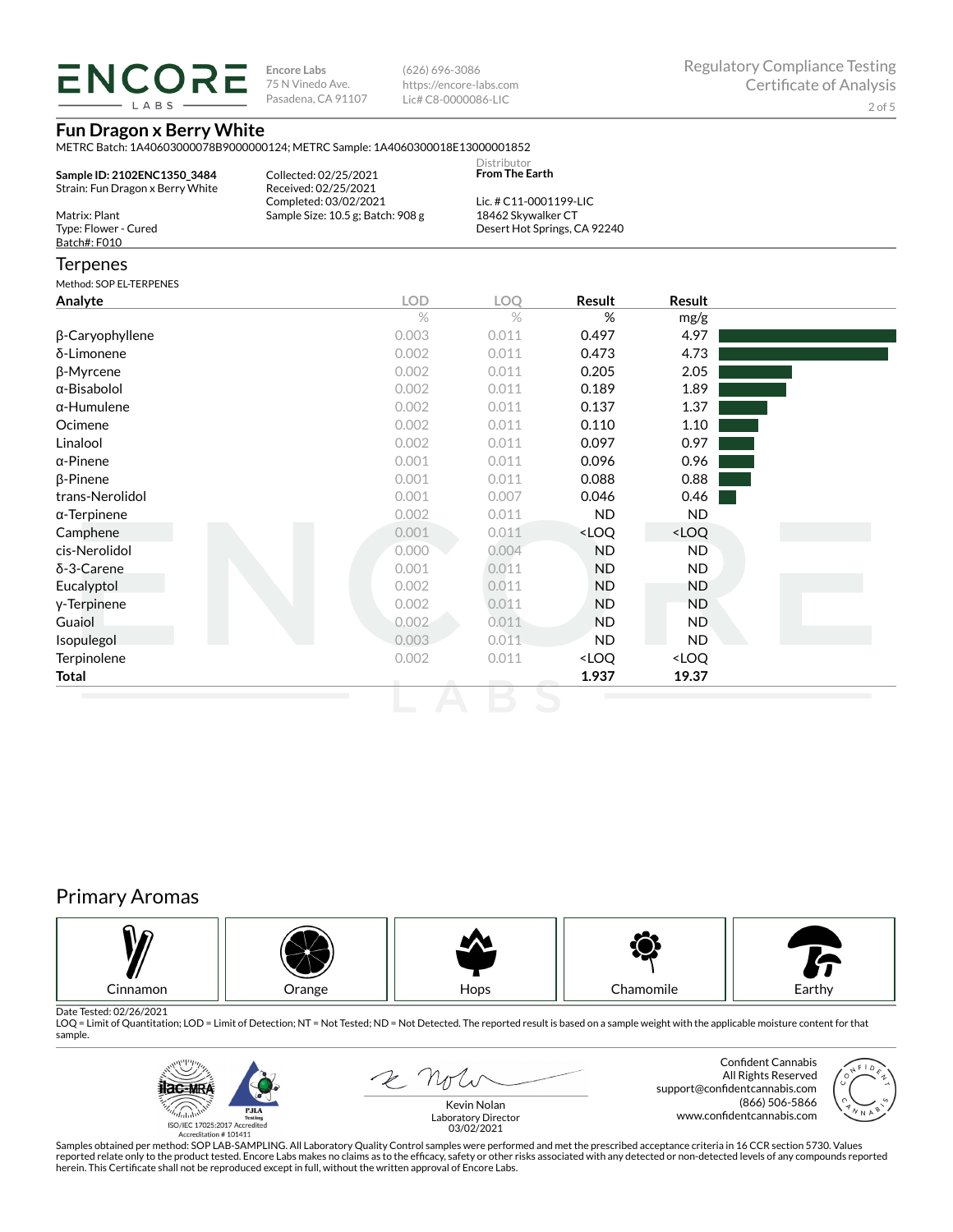**ENCORE** 

**Encore Labs** 75 N Vinedo Ave. Pasadena, CA 91107 (626) 696-3086 https://encore-labs.com Lic# C8-0000086-LIC

**Fun Dragon x Berry White**

METRC Batch: 1A40603000078B9000000124; METRC Sample: 1A4060300018E13000001852 **Distributor** 

**Sample ID: 2102ENC1350\_3484** Strain: Fun Dragon x Berry White

Method: SOP EL-PesticidesLCMS

Matrix: Plant Type: Flower - Cured Batch#: F010

Pesticides

LC-MS

Collected: 02/25/2021 Received: 02/25/2021 Completed: 03/02/2021 Sample Size: 10.5 g; Batch: 908 g

Lic. # C11-0001199-LIC 18462 Skywalker CT Desert Hot Springs, CA 92240

**From The Earth**

### **Analyte LOD LOQ Limit Result Status**  $\mu$ g/g  $\mu$ g/g  $\mu$ g/g  $\mu$ g/g Abamectin 0.005 0.02 0.1 ND Pass Acephate 0.002 0.01 0.1 ND Pass Acequinocyl 0.01 0.02 0.1 ND Pass Acetamiprid 0.005 0.02 0.1 ND Pass Aldicarb 0.05 0.1 0.05 ND Pass Azoxystrobin 0.005 0.02 0.1 ND Pass Bifenazate 0.005 0.01 0.1 ND Pass Bifenthrin 0.005 0.01 3 ND Pass Boscalid 0.02 0.05 0.1 ND Pass **Captan 12 0.2 0.3 0.7 ND Pass Carbaryl 0.02 0.05 0.5 ND Pass** Carbofuran 0.05 0.1 0.05 ND Pass Chlorantraniliprole 0.002 0.01 10 ND Pass Chlordane 0.05 0.1 0.05 ND Pass Chlorfenapyr 0.05 0.1 0.05 ND Pass Chlorpyrifos 0.05 0.1 0.05 ND Pass Clofentezine 0.01 0.02 0.1 ND Pass Coumaphos 0.02 0.05 0.02 ND Pass Cyfluthrin 0.05 0.1 2 ND Pass Cypermethrin 0.1 0.2 1 ND Pass Daminozide 0.02 0.05 0.02 ND Pass **Diazinon** 0.002 0.01 0.1 ND Pass Dichlorvos 0.02 0.05 0.02 ND Pass **Analyte LOD LOQ Limit Result Status**  $\mu$ g/g  $\mu$ g/g  $\mu$ g/g  $\mu$ g/g Fludioxonil 0.01 0.05 0.1 ND Pass Hexythiazox 0.005 0.02 0.1 ND Pass **Imazalil 11 0.05 0.1 0.05 ND Pass** Imidacloprid 0.005 0.02 5 ND Pass Kresoxim Methyl  $0.005$  0.02 0.1 ND Pass **Malathion** 0.02 0.05 0.5 **ND Pass** Metalaxyl 0.002 0.005 2 ND Pass Methiocarb 0.05 0.1 0.05 ND Pass **Methomyl** 0.01 0.02 1 **ND Pass** Mevinphos 0.02 0.05 0.02 ND Pass Myclobutanil 0.005 0.01 0.1 ND Pass **Naled 1200 0.01 0.02 0.1 ND Pass Oxamyl** 0.005 0.01 0.5 **ND Pass** Paclobutrazol 0.05 0.1 0.05 ND Pass Parathion Methyl 0.02 0.05 0.02 ND Pass Pentachloronitrobenzene 0.02 0.05 0.1 ND Pass Permethrin 0.02 0.05 0.5 ND Pass Phosmet 0.01 0.02 0.1 ND Pass Piperonyl Butoxide 0.002 0.01 3 ND Pass Prallethrin 0.005 0.02 0.1 ND Pass Propiconazole 0.005 0.01 0.1 ND Pass **Propoxur 1988 0.05 0.1 0.05 ND Pass** Pyrethrins 0.02 0.05 0.5 ND Pass

LOQ = Limit of Quantitation; LOD = Limit of Detection; NT = Not Tested; ND = Not Detected.

Dimethoate 0.02 0.05 0.02 ND Pass Dimethomorph 0.005 0.02 2 ND Pass Ethoprophos 0.05 0.1 0.05 ND Pass Etofenprox 0.05 0.1 0.05 ND Pass Etoxazole 0.005 0.02 0.1 ND Pass Fenhexamid 0.005 0.02 0.1 ND Pass Fenoxycarb 0.05 0.1 0.05 ND Pass Fenpyroximate 0.005 0.02 0.1 ND Pass Fipronil 0.05 0.1 0.05 ND Pass Flonicamid 0.01 0.02 0.1 ND Pass

**ilac-MR PJLA**  $d_{\rm obs}$ ISO/IEC 17025:2017 Accredited

Accreditation #101411

Z Note

Confident Cannabis All Rights Reserved support@confidentcannabis.com (866) 506-5866 www.confidentcannabis.com

**Pyridaben 1988 0.005 0.01 0.1 ND Pass Spinetoram 0.005 0.01 0.1 ND Pass** Spinosad 0.005 0.01 0.1 ND Pass Spiromesifen 0.01 0.02 0.1 ND Pass Spirotetramat 0.005 0.01 0.1 ND Pass Spiroxamine 0.05 0.1 0.05 ND Pass Tebuconazole 0.005 0.01 0.1 ND Pass Thiacloprid 0.02 0.05 0.02 ND Pass Thiamethoxam 0.005 0.01 5 ND Pass Trifloxystrobin 0.005 0.01 0.1 ND Pass



Kevin Nolan Laboratory Director 03/02/2021

Samples obtained per method: SOP LAB-SAMPLING. All Laboratory Quality Control samples were performed and met the prescribed acceptance criteria in 16 CCR section 5730. Values reported relate only to the product tested. Encore Labs makes no claims as to the efficacy, safety or other risks associated with any detected or non-detected levels of any compounds reported herein. This Certificate shall not be reproduced except in full, without the written approval of Encore Labs.

Pass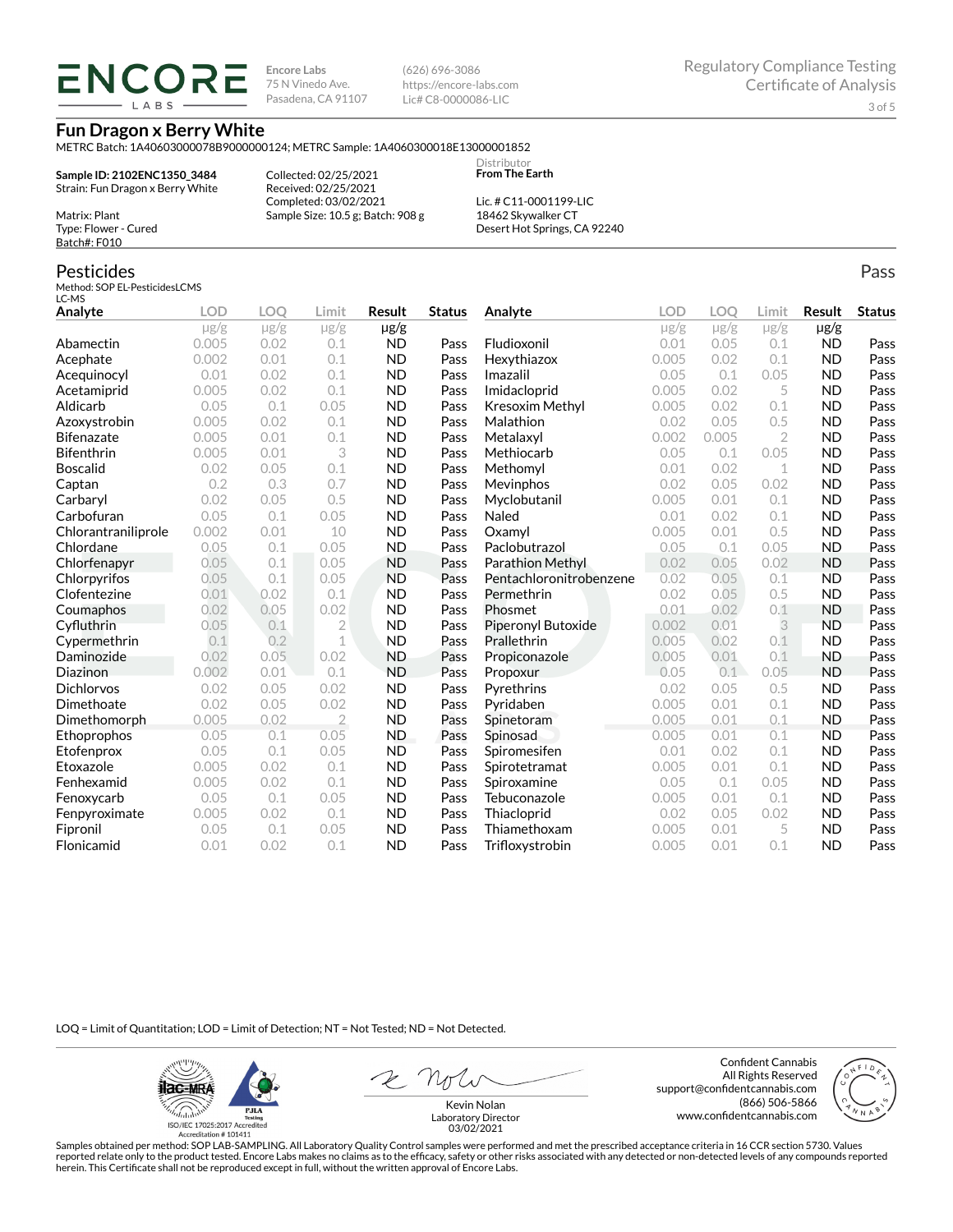**ENCORE** LABS

**Encore Labs** 75 N Vinedo Ave. Pasadena, CA 91107 (626) 696-3086 https://encore-labs.com Lic# C8-0000086-LIC

Pass

### **Fun Dragon x Berry White**

METRC Batch: 1A40603000078B9000000124; METRC Sample: 1A4060300018E13000001852

| Sample ID: 2102ENC1350 3484      | Collected: 02/25/2021             | <b>Distributor</b><br><b>From The Earth</b> |
|----------------------------------|-----------------------------------|---------------------------------------------|
| Strain: Fun Dragon x Berry White | Received: 02/25/2021              |                                             |
|                                  | Completed: 03/02/2021             | Lic. # $C11-0001199-LLC$                    |
| Matrix: Plant                    | Sample Size: 10.5 g; Batch: 908 g | 18462 Skywalker CT                          |
| Type: Flower - Cured             |                                   | Desert Hot Springs, CA 92240                |
| Batch#: F010                     |                                   |                                             |

### **Mycotoxins**

Method: SOP EL-PesticidesLCMS

| LC-MS                   |            |            |               |           |               |
|-------------------------|------------|------------|---------------|-----------|---------------|
| Analyte                 | <b>LOD</b> | <b>LOC</b> | Limit         | Result    | <b>Status</b> |
|                         | µg/kg      | µg/kg      | $\mu$ g/ $kg$ | µg/kg     |               |
| <b>B1</b>               |            |            |               | <b>ND</b> | Tested        |
| B <sub>2</sub>          |            |            |               | <b>ND</b> | <b>Tested</b> |
| G <sub>1</sub>          |            |            |               | <b>ND</b> | <b>Tested</b> |
| G <sub>2</sub>          |            |            |               | <b>ND</b> | <b>Tested</b> |
| Ochratoxin A            |            |            | 20            | <b>ND</b> | Pass          |
| <b>Total Aflatoxins</b> |            |            | 20            | <b>ND</b> | Pass          |
|                         |            |            |               |           |               |



Date Tested: 02/26/2021 LOQ = Limit of Quantitation; LOD = Limit of Detection; NT = Not Tested; ND = Not Detected.



 $R$  Mr

Confident Cannabis All Rights Reserved support@confidentcannabis.com (866) 506-5866 www.confidentcannabis.com



Kevin Nolan Laboratory Director 03/02/2021